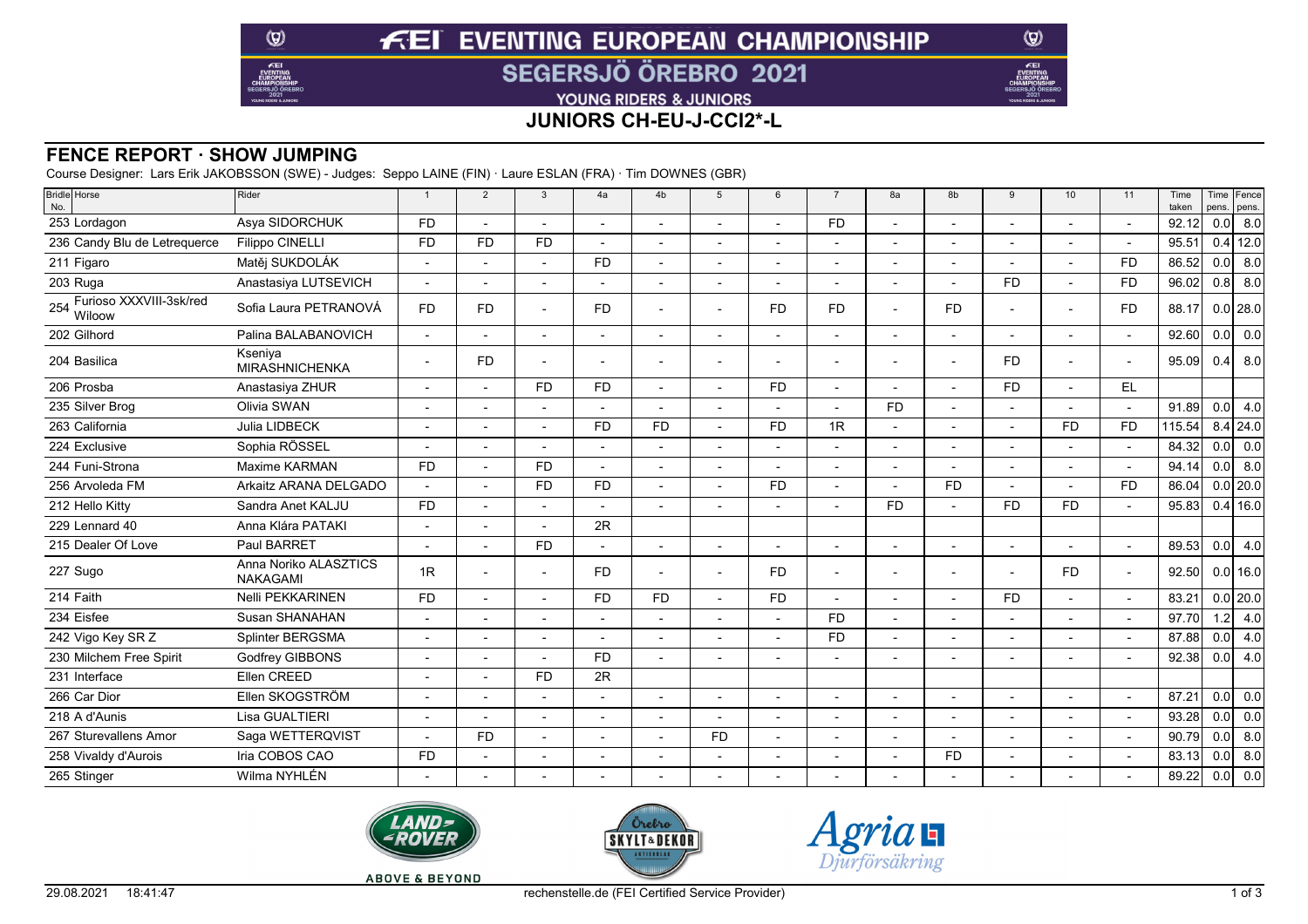# **FEI EVENTING EUROPEAN CHAMPIONSHIP SEGERSJÖ ÖREBRO 2021**

YOUNG RIDERS & JUNIORS

# **JUNIORS CH-EU-J-CCI2\*-L**

#### **FENCE REPORT · SHOW JUMPING**

 $\circledcirc$ 

 $E$ EI

Course Designer: Lars Erik JAKOBSSON (SWE) - Judges: Seppo LAINE (FIN) · Laure ESLAN (FRA) · Tim DOWNES (GBR)

| <b>Bridle</b> Horse<br>No. | Rider                             | $\overline{1}$           | 2              | $\overline{3}$ | 4a                       | 4 <sub>b</sub>           | 5              | 6              | $\overline{7}$ | 8a             | 8b        | $\mathbf{q}$   | 10             | 11             | Time<br>taken | pens.            | Time Fence<br>pens. |
|----------------------------|-----------------------------------|--------------------------|----------------|----------------|--------------------------|--------------------------|----------------|----------------|----------------|----------------|-----------|----------------|----------------|----------------|---------------|------------------|---------------------|
| 240 Piano Star             | Cecilia MAGNI                     | $\overline{\phantom{a}}$ |                |                |                          |                          |                |                | $\blacksquare$ | $\overline{a}$ |           |                |                |                | 86.91         |                  | 0.0 0.0             |
| 210 Kima-H                 | Eliška CIARKOWSKA                 | <b>FD</b>                | F <sub>D</sub> |                |                          |                          |                |                |                |                |           |                | <b>FD</b>      |                | 90.79         |                  | $0.0$ 12.0          |
| 252 Buterffly              | Ekaterina NABATCHIKOVA            | $\overline{a}$           |                |                | $\overline{a}$           | <b>FD</b>                | <b>FD</b>      |                |                | $\blacksquare$ |           |                |                |                | 89.17         | 0.0              | 8.0                 |
| 232 Hollybrook Star        | India ROGERS                      | $\overline{\phantom{a}}$ |                | $\blacksquare$ | $\overline{\phantom{a}}$ |                          |                |                |                |                |           |                |                |                | 91.10         | 0.0              | 0.0                 |
| 238 Viril Peccau CH        | Giulia GUBELLINI                  | <b>FD</b>                |                |                | <b>FD</b>                |                          |                |                |                |                |           |                |                | <b>FD</b>      | 93.66         |                  | $0.0$ 12.0          |
| 246 Galante                | Kristy SNEPVANGERS                | <b>FD</b>                |                |                | $\blacksquare$           |                          |                | FD.            |                |                |           |                |                |                | 83.96         | 0.0              | 8.0                 |
| 222 Ludwig 282             | Matti GARLICHS                    |                          |                |                |                          |                          |                |                |                |                |           |                |                |                | 84.06         | 0.0              | 0.0                 |
| 261 Myvatn de Remella      | Daniel SALA ALONSO                | $\overline{\phantom{a}}$ |                |                | <b>FD</b>                |                          |                | <b>FD</b>      |                | $\overline{a}$ |           |                |                |                | 83.34         | 0.0              | 8.0                 |
| 241 Herminia               | <b>Ludovica VINCENTI</b>          |                          |                |                | <b>FD</b>                |                          | <b>FD</b>      |                |                |                |           |                |                |                | 93.15         | 0.0              | 8.0                 |
| 209 F F Welldone           | Lander VAN DEN BROECK             | <b>FD</b>                |                |                | <b>FD</b>                |                          |                |                |                | ٠              |           | <b>FD</b>      |                | <b>FD</b>      | 95.39         |                  | $0.4$ 16.0          |
| 257 Batec                  | Pau CATALA SANUY                  |                          |                | <b>FD</b>      | $\blacksquare$           |                          |                |                |                |                |           |                |                |                | 89.96         | 0.0              | 4.0                 |
| 201 Cassius P              | Amy Rose FRÜHWIRTH                | <b>FD</b>                |                |                | <b>FD</b>                |                          |                |                |                |                |           |                | F <sub>D</sub> | <b>FD</b>      | 88.98         |                  | $0.0$ 16.0          |
| 237 Junco CP               | Ginevra GRIZZETTI                 |                          |                |                | $\overline{a}$           |                          |                |                |                | $\overline{a}$ |           |                |                |                | 89.91         | 0.0              | 0.0                 |
| 239 Athina Quandolyn       | Camilla LUCIANI                   | <b>FD</b>                |                |                |                          |                          |                |                |                |                |           |                |                |                | 95.85         | 0.4              | 4.0                 |
| 207 Coco Fleur NC Z        | <b>Bo GOEMAN</b>                  | $\overline{\phantom{a}}$ |                | <b>FD</b>      | <b>FD</b>                |                          |                |                |                |                |           |                |                |                | 88.25         | 0.0              | 8.0                 |
| 219 Babooshka de Floriann  | Margaux LEMIÈRE                   |                          |                |                |                          |                          | <b>FD</b>      | F <sub>D</sub> | <b>FD</b>      |                |           |                |                |                | 84.79         |                  | $0.0$ 12.0          |
| 243 Image Of Roses         | <b>Puck BUIJNSTERS</b>            | $\blacksquare$           |                | <b>FD</b>      | <b>FD</b>                |                          |                | <b>FD</b>      |                | <b>FD</b>      | <b>FD</b> |                |                | <b>FD</b>      | 85.16         |                  | $0.0$   24.0        |
| 262 Hakunamatata 9         | Wynia ERIKSDOTTER<br><b>RUBIN</b> |                          |                |                |                          |                          |                |                |                |                |           |                |                |                | 85.73         | 0.0 <sub>1</sub> | 0.0                 |
| 217 Stitou du Casteras     | Noémie BOSC                       | $\overline{\phantom{a}}$ |                | $\overline{a}$ | <b>FD</b>                |                          | $\overline{a}$ |                | $\blacksquare$ | $\overline{a}$ |           | $\blacksquare$ |                | $\overline{a}$ | 91.20         | 0.0              | 4.0                 |
| 220 D Day de Balmoral      | Margaux ROUVEYRAN                 |                          |                |                | <b>FD</b>                |                          |                |                |                |                |           |                |                | <b>FD</b>      | 89.56         | 0.0              | 8.0                 |
| 216 As Boy de Kappa        | <b>Charlotte BORDAS</b>           | <b>FD</b>                |                | $\overline{a}$ | $\overline{\phantom{a}}$ | $\overline{\phantom{a}}$ | $\overline{a}$ |                |                | $\overline{a}$ |           | <b>FD</b>      |                |                | 92.26         | 0.0              | 8.0                 |
| 245 Fulco                  | Leida NABER                       |                          |                |                |                          |                          |                |                |                |                | <b>FD</b> |                |                |                | 86.51         | 0.0              | 4.0                 |
| 225 Da Bin Ich C           | Kaya THOMSEN                      |                          |                |                | $\overline{\phantom{0}}$ |                          |                |                |                | $\overline{a}$ |           | $\blacksquare$ |                |                | 83.08         | 0.0              | 0.0                 |
| 259 Kira HDB 20 88         | Marcal PIRO PATAU                 |                          |                |                | $\overline{a}$           |                          |                |                |                | $\overline{a}$ |           |                |                |                | 86.05         | 0.0              | 0.0                 |
| 223 Painter's Igor         | Nicoletta MASSMANN                |                          |                |                |                          |                          |                | F <sub>D</sub> |                |                |           | <b>FD</b>      |                |                | 83.34         | 0.0              | 8.0                 |
| 221 Zilia D                | Nane Nikolaus DEHN                |                          |                |                |                          |                          |                |                | <b>FD</b>      | $\overline{a}$ |           |                |                |                | 79.16         | 0.0              | 4.0                 |
| 226 Lariostea H            | <b>Viktoria WEYERS</b>            |                          |                |                | <b>FD</b>                |                          |                | FD.            |                |                |           |                |                |                | 83.78         | 0.0              | 8.0                 |
|                            |                                   |                          |                |                |                          |                          |                |                |                |                |           |                |                |                |               |                  |                     |







 $\circledcirc$ 

Æ

**ABOVE & BEYOND**